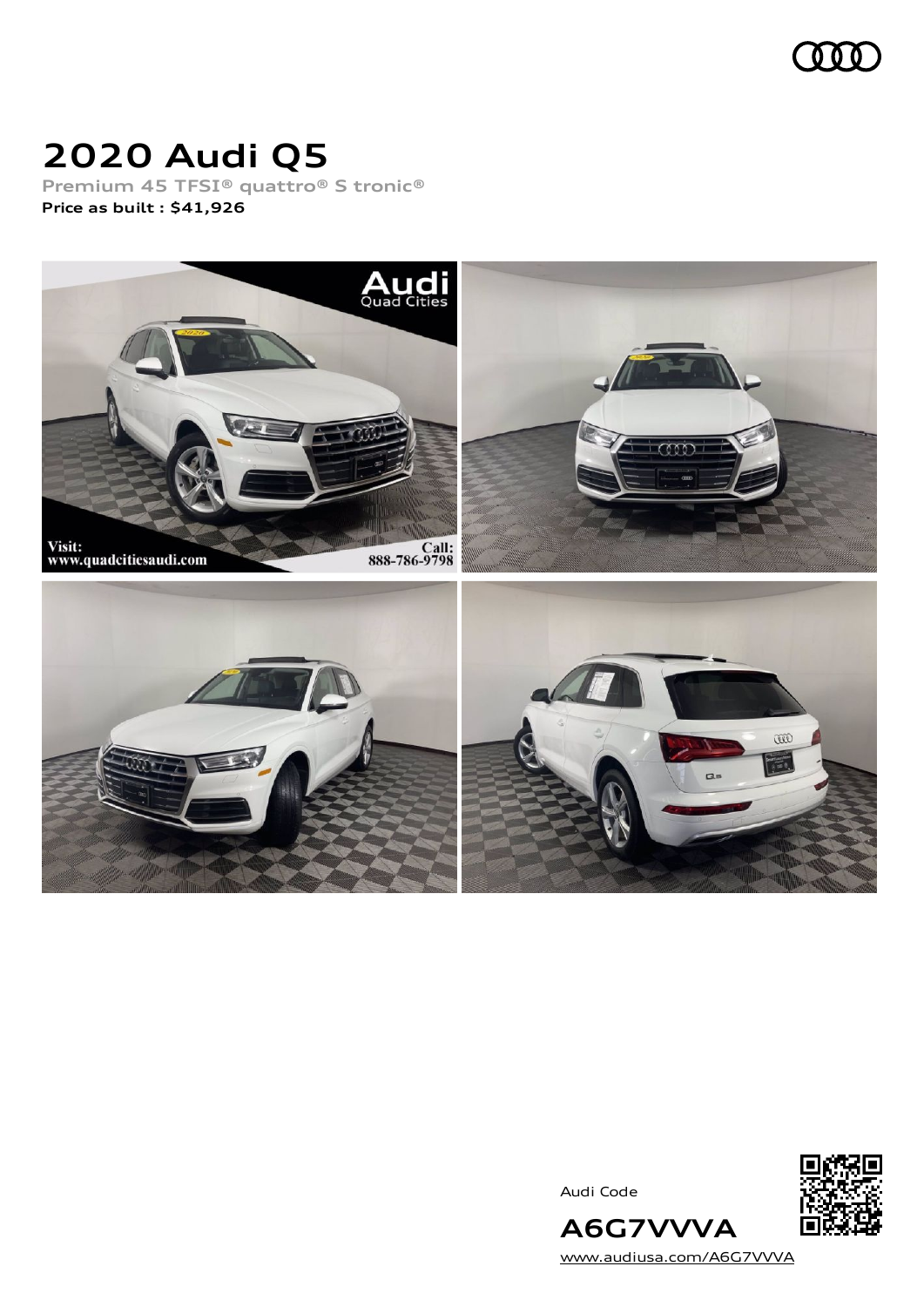### **Summary**

**Audi 2020 Audi Q5** Premium 45 TFSI® quattro® S tronic®

**Price as buil[t](#page-8-0)** \$41,926

#### **Exterior colour**

Ibis White

#### **Interior colour**

| Seats     | Black |
|-----------|-------|
| Dashboard | Black |
| Carpet    | Black |
| Headliner | Gray  |

# Visit: Call:<br>888-786-9798 www.quadcitiesaudi.com

#### **Further Information**

| Type of vehicle | Used car     |
|-----------------|--------------|
| Mileage         | 21,711 miles |
|                 | No           |
| Warranty        |              |

#### **Audi Code** A6G7VVVA

**Your configuration on www.audiusa.com** [www.audiusa.com/A6G7VVVA](https://www.audiusa.com/A6G7VVVA)

**Commission number** 6167b7b80a0e09b00c49

#### **Technical Specifications**

| Engine type                  | 2.0-liter four-cylinder                       |
|------------------------------|-----------------------------------------------|
| stroke                       | Displacement/Bore and 1,984/82.5 x 92.8 cc/mm |
| Torque                       | 273 lb-ft@rpm                                 |
| Top track speed              | 130 mph mph                                   |
| Acceleration (0 - 60<br>mph) | 5.9 seconds seconds                           |
| Recommended fuel             | Premium                                       |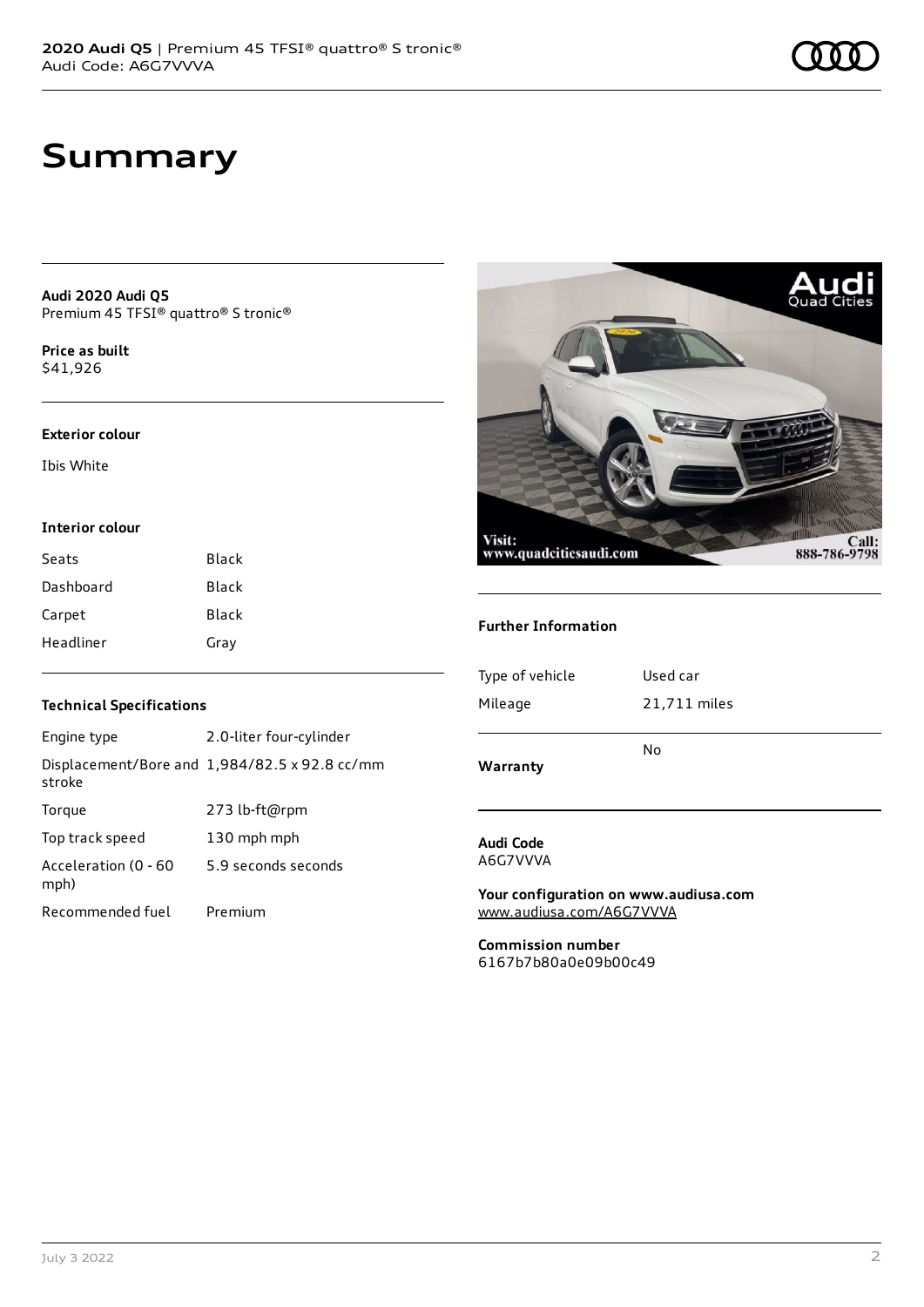

## **Standard features**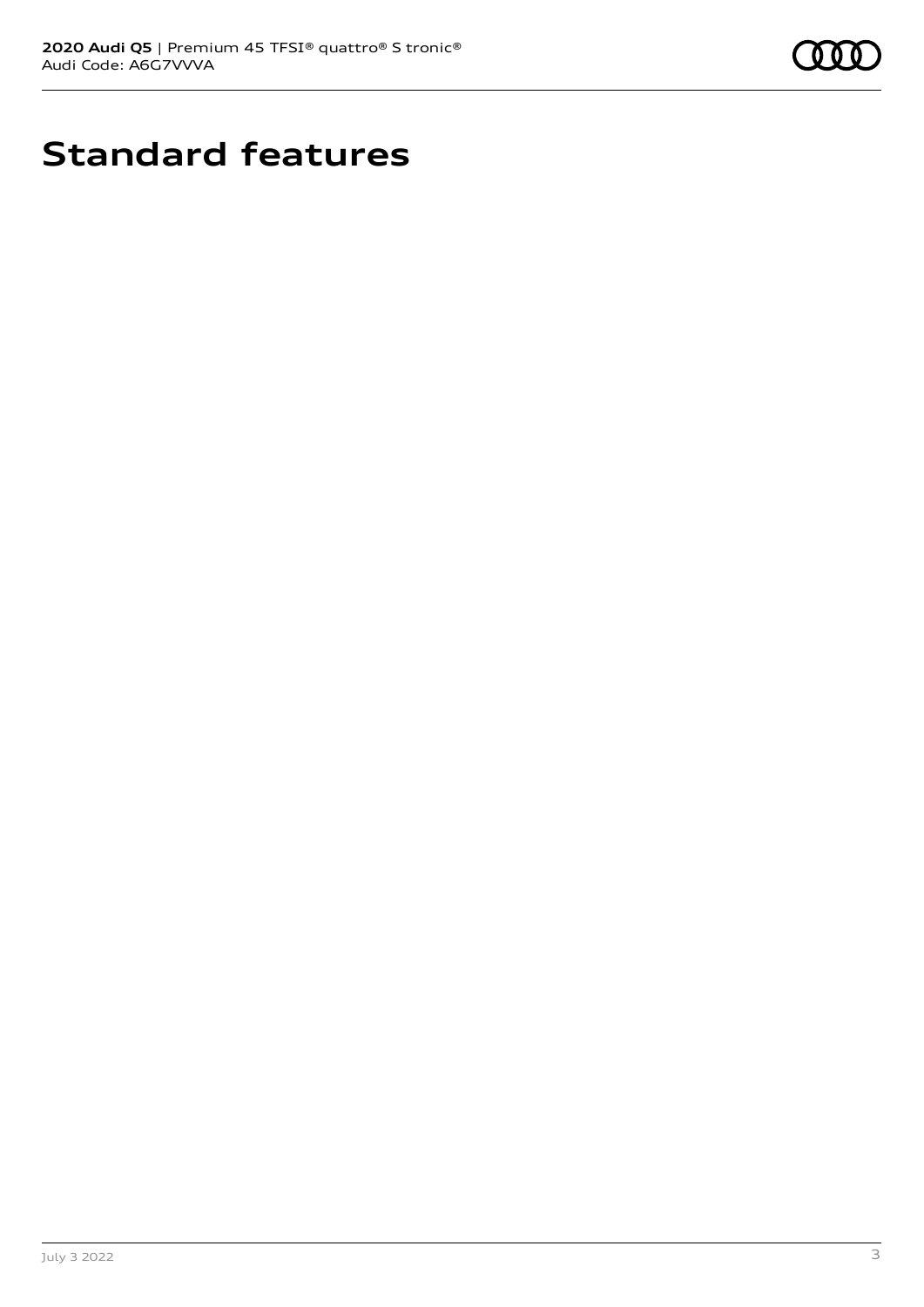### **Dealer remarks**

Priced below KBB Fair Purchase Price!

Certified. Ibis White 2020 Audi Q5 Premium quattro

- Well maintained and passed our inspection process;

Quality Inspection Checklist

- Perform yearly service and inspections
- Replace Mobil1 oil using full synthetic oil
- Replace engine oil filter using genuine parts
- Lubricate hood hinges
- 1 year or 10,000-mile service
- All fluids replaced as needed
- Inspect battery and terminals
- Inspect brake pads and or linings and rotors
- Check for indicator warning messages
- Check brake fluid level and conditions
- Inspect engine coolant level, hoses, pump and radiator
- Inspect horn
- Inspect wiper blades front and rear if equipped
- Inspect window washer fluid level and operations
- Inspect function of all lights
- Inspect drive belt for wear conditions

Replaced the following;

- Replaced rear license plate bracket
- Replaced front and rear wiper blades due to wear

Performed the following;

- 20k annual service
- Audi brake flush

Professionally detailed

Total reconditioning spent - \$1,251.10

We invite you to join our family here at Smart Luxury Motors here in the Quad Cities when considering your next purchase. We have been servicing the greater Davenport, Bettendorf, Rock Island and Moline area for over 50+ Years.

We offer a wide range of new and Certified Pre-owned vehicles at our location, as well as a wide selection of quality used to Muscatine, Clinton, Silvis, and East Moline luxury shoppers. Our experienced team of Sales Professionals, Finance Managers, Service Advisers, Certified Technicians and Parts Specialists are here to make your car buying experience as stress-free as possible.

We can only be #1 by keeping you #1!

Audi Certified Pre-Owned Benefits

- Warranty Deductible: \$0
- 300+ Point Inspection
- 12 Month/Unlimited Mile beginning after new car warranty
- expires or from certified purchase date
- Roadside Assistance
- Vehicle History
- Transferable Warranty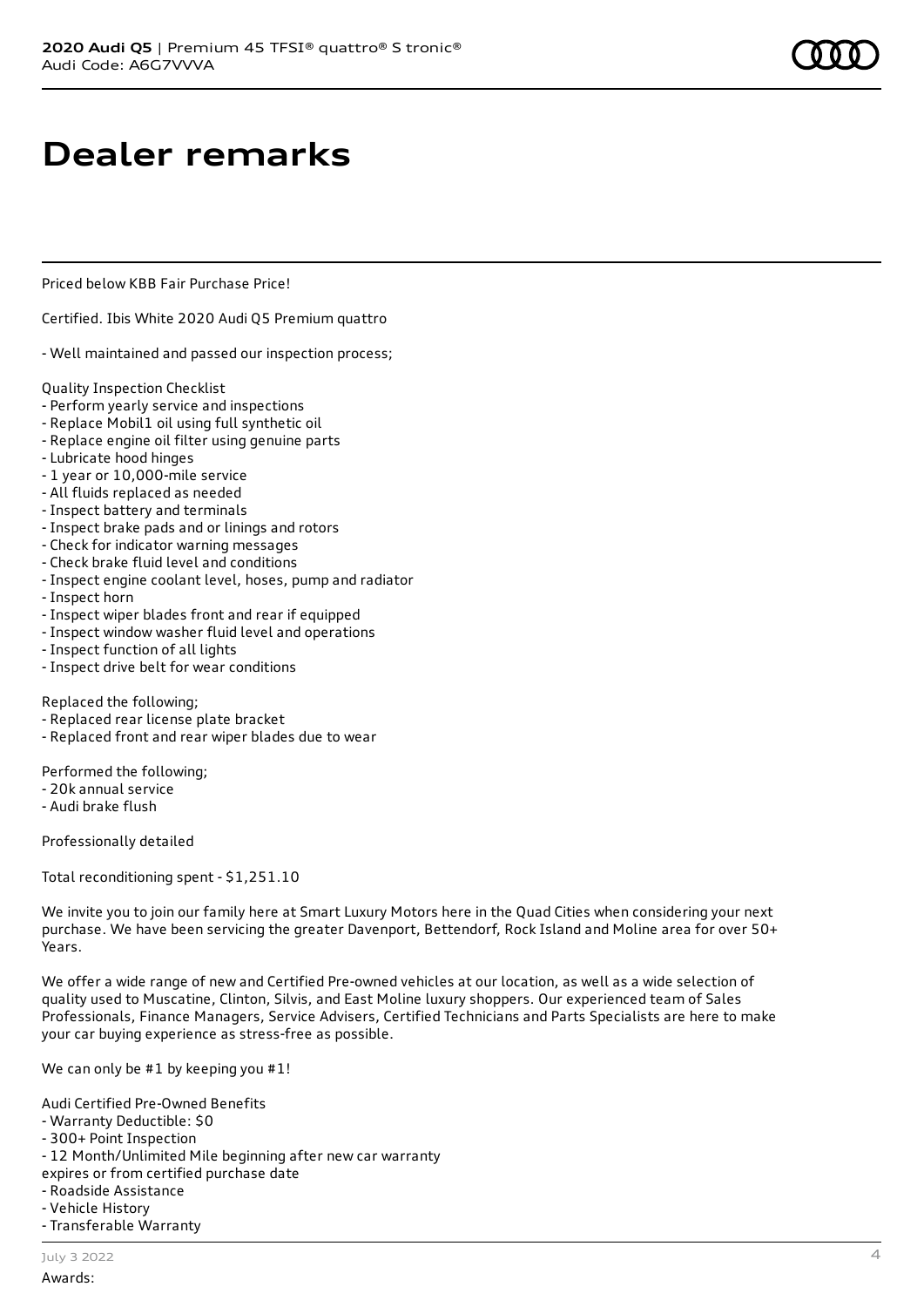Thank you for taking a look at this vehicle offered exclusively at Smart Luxury of the Quad Cities. Please call for availability on this unit before you visit reach us directly at 563-445-4305 to speak with a representative today. **2020 Audi Q5** | Premium 45 TFSI® quattro® S tronic® AU<del>U</del>IK COU EO AGCU AAAYAK

### **Technical Specifications**

technology Transmission Seven-speed S tronic® dual-clutch

automatic transmission

### **(1/2)**

| <b>Engineering   Performance</b>            |                                                              | <b>Steering</b>                            |                                                                      |
|---------------------------------------------|--------------------------------------------------------------|--------------------------------------------|----------------------------------------------------------------------|
| Engine type                                 | 2.0-liter four-cylinder                                      | Steering type                              | Electromechanical power steering                                     |
| Power Level                                 | 45                                                           |                                            | system                                                               |
| Displacement                                | 2.0 l                                                        | Turning diameter, curb- 38.4 ft<br>to-curb |                                                                      |
| Max. output ps/hp                           | 248 @ rpm                                                    | Steering ratio                             | 15.8:1                                                               |
| Towing capacity                             | 4,400-lb lb                                                  |                                            |                                                                      |
| Torque                                      | 273 lb-ft@rpm                                                | Suspension                                 |                                                                      |
| Valvetrain                                  | 16-valve DOHC with Audi valvelift<br>system                  | Front axle                                 | Five-link front suspension                                           |
| Acceleration (0 - 60<br>mph)                | 5.9 seconds seconds                                          | Rear axle                                  | Five-link rear suspension                                            |
| Engine block                                | Cast-iron                                                    |                                            |                                                                      |
| Induction/fuel injection Turbocharged/TFSI® |                                                              | <b>Brakes</b>                              |                                                                      |
| Cylinder head                               | Aluminum-alloy                                               | Front brakes                               | 13.3 (ventilated disc) in                                            |
| stroke                                      | Displacement/Bore and 1,984/82.5 x 92.8 cc/mm                | Rear brakes                                | 13.0 (ventilated disc) in                                            |
| Top track speed                             | 130 mph mph                                                  | <b>Body</b>                                |                                                                      |
| <b>Electrical system</b>                    |                                                              | Material                                   | Multi-material body construction<br>(steel and aluminum composition) |
| Alternator                                  | 110-150 A                                                    |                                            |                                                                      |
| Battery                                     | 420 A/75 Ah                                                  | <b>Warranty   Maintenance</b>              |                                                                      |
| Transmission   Drivetrain                   |                                                              | Warranty                                   | 4-year/50,000-mile Audi New<br>Vehicle Limited Warranty              |
| Drivetrain type                             | quattro <sup>®</sup> all-wheel drive with ultra <sup>®</sup> |                                            |                                                                      |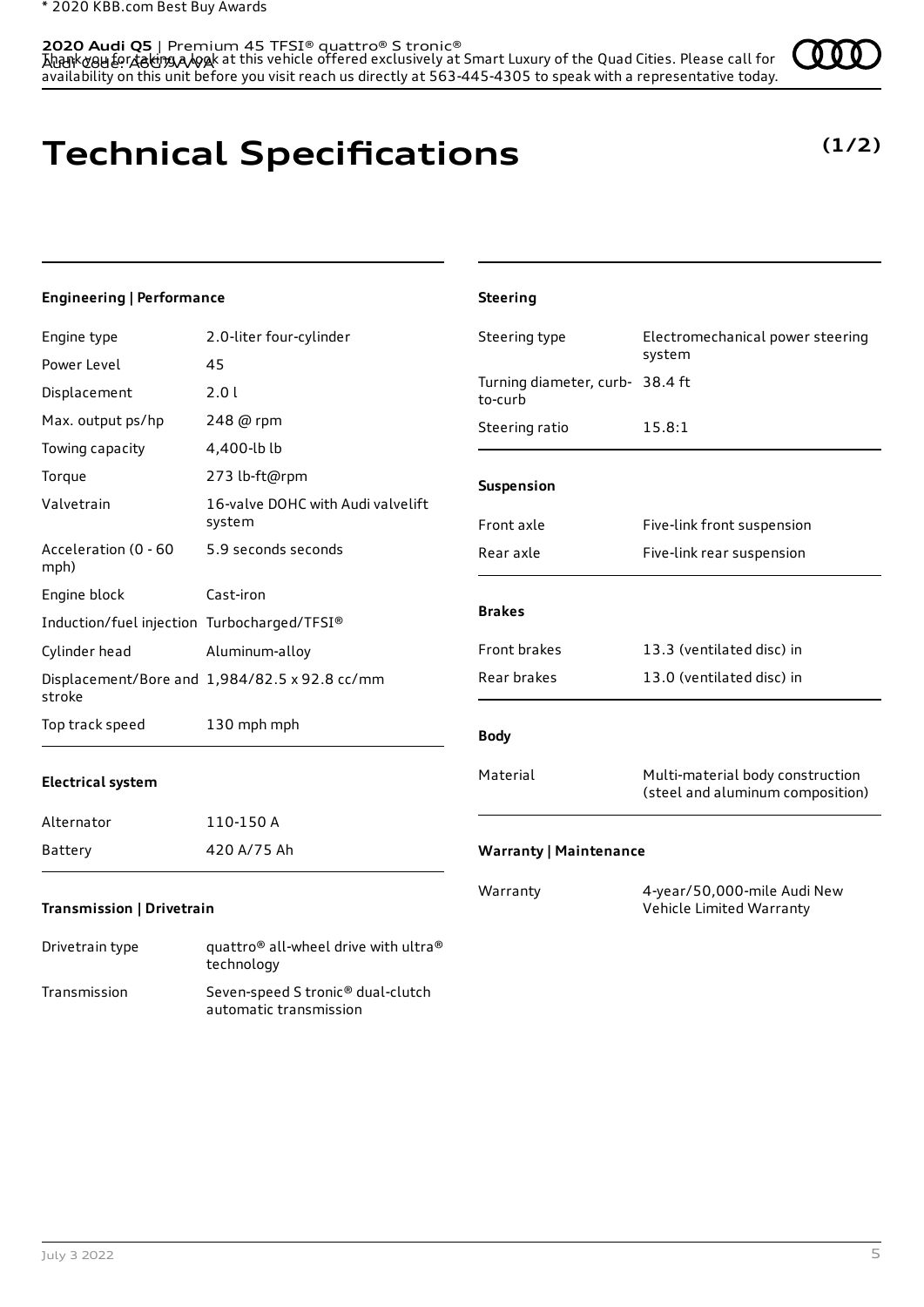### **Technical Specifications**

#### **Exterior Measurements**

| Height                           | 65.3 in    |
|----------------------------------|------------|
| Overall width without<br>mirrors | 74.5 in    |
| Length                           | 183.6 in   |
| Wheelbase                        | $111.0$ in |
| Drag coefficient                 | 0.32 Cw    |
| Overall width with<br>mirrors    | 84 3 in    |
| Track rear                       | 63.3 in    |
| Track front                      | 63.6 in    |
| Curb weight                      | 4045 lb    |
| Ground clearance,<br>loaded      | $8.2$ in   |

#### **Interior measurements**

| Seating capacity                          | 5                      |
|-------------------------------------------|------------------------|
| Shoulder room, rear                       | 56.5 in                |
| Head room with front<br>sunroof           | 40.2 in                |
| Leg room, rear                            | 37.8 in                |
| Shoulder room, front                      | 57.7 in                |
| Head room with rear<br>sunroof            | 37.7 in                |
| Head room, rear                           | 39.3 in                |
| Leg room, front                           | 41.0 in                |
| Head room, front                          | 41.7 in                |
| Cargo volume, rear<br>seatbacks up/folded | 25.1/53.1 cu ft, cu ft |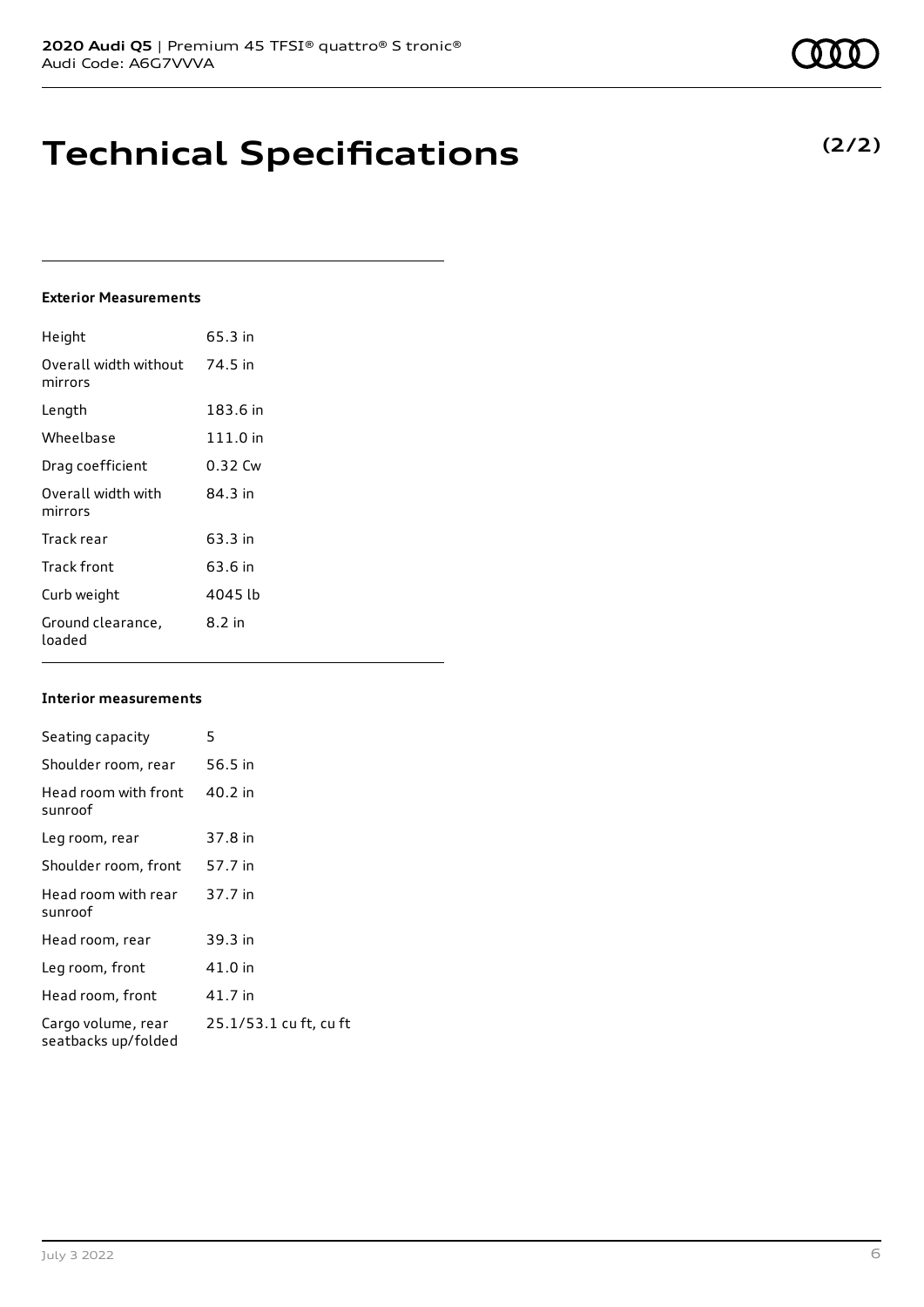### **Consumption- and emission**

#### **Consumption by NEDC**

| urban       | 22 mpg |
|-------------|--------|
| extra-urban | 28 mpg |
| combined    | 24 mpg |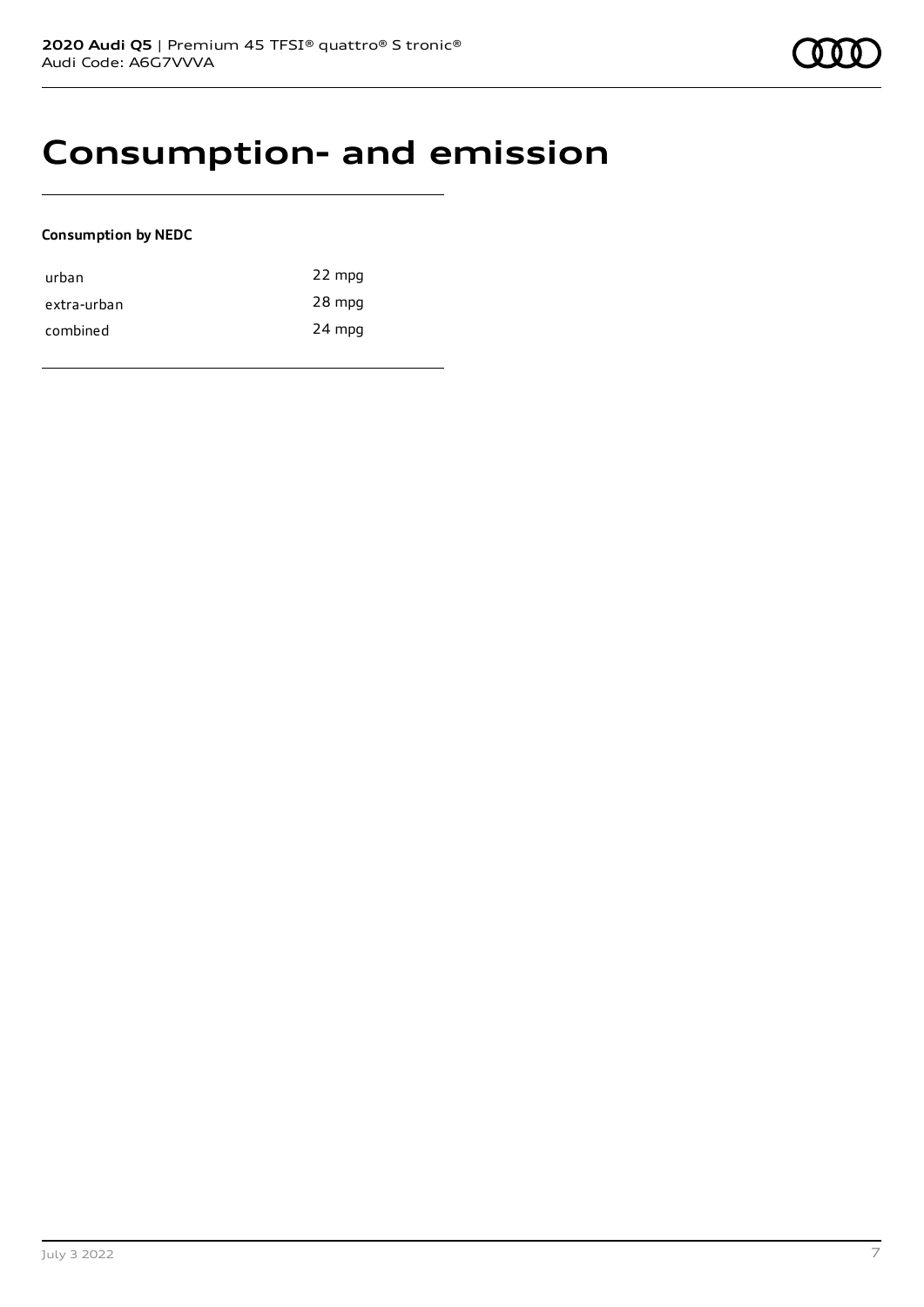### **Contact**

Dealer **Audi Quad Cities**

1777 E 53rd St 52807 Davenport IA

Phone: +15633888610 FAX: 5633882966

www: [https://www.quadcitiesaudi.com](https://www.quadcitiesaudi.com/)